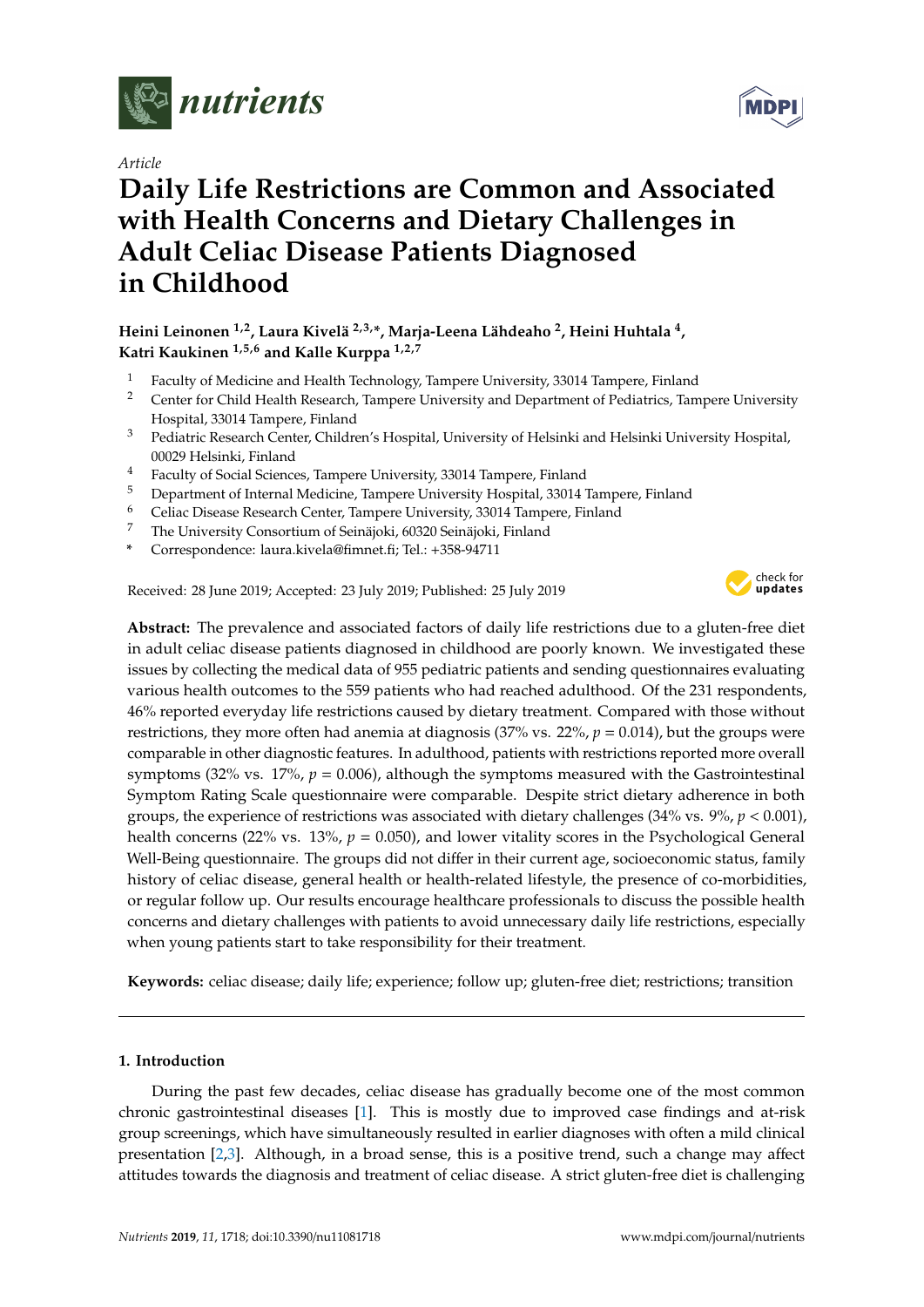and requires considerable effort in everyday life [\[4\]](#page-7-3). The availability and price of gluten-free products, as well as the possible difficulties caused by the diet in social, food-related situations, could impact negatively on the quality of life  $[4-7]$  $[4-7]$ . These challenges could eventually result in problems with dietary compliance—particularly if the symptoms at the time of diagnosis have been unspecific or negligible [\[6–](#page-7-5)[8\]](#page-7-6).  $\frac{1}{\sqrt{2}}$  in  $\frac{1}{\sqrt{2}}$  in  $\frac{1}{\sqrt{2}}$  in  $\frac{1}{\sqrt{2}}$  on  $\frac{1}{\sqrt{2}}$  in  $\frac{1}{\sqrt{2}}$  in  $\frac{1}{\sqrt{2}}$  in  $\frac{1}{\sqrt{2}}$  in  $\frac{1}{\sqrt{2}}$  in  $\frac{1}{\sqrt{2}}$  in  $\frac{1}{\sqrt{2}}$  in  $\frac{1}{\sqrt{2}}$  in  $\frac{1}{\sqrt{2}}$  in  $\frac{1}{\sqrt{2}}$ 

 $\frac{6}{5}$  or  $\frac{1}{1}$ . experienced on an individual level [\[9\]](#page-7-7). Pediatric patients in particular constitute a special group, as the diet is usually initiated by the parents and maintained under their supervision until adolescence. Furthermore, patients diagnosed in childhood may not remember their initial symptoms or the reason for the celiac disease diagnosis [\[4](#page-7-3)[,10\]](#page-7-8), which could decrease the motivation to maintain the dietary treatment. Sufficient knowledge about celiac disease is therefore important to optimize coping with the disease and its long-term health outcomes. At present, however, there are limited data on how patients diagnosed as children experience the gluten-free diet in their daily life later in adulthood [\[11,](#page-8-0)[12\]](#page-8-1).

The aim of the present study was to evaluate the prevalence and associated factors of everyday life restrictions caused by long-term treated celiac disease. This was accomplished by comparing life restrictions caused by long-term treated celiac disease. This was accomplished by comparing currently adult patients with and without reported restrictions caused by the gluten-free diet initiated currently adult patients with and without reported restrictions caused by the gluten-free diet initiated in childhood. in childhood.

# **2. Materials and Methods 2. Materials and Methods**

## *2.1. Patients and Study Design 2.1. Patients and Study Design*

The study was carried out at Tampere University and Tampere University Hospital, Finland. The study was carried out at Tampere University and Tampere University Hospital, Finland. The basis of the study cohort was a comprehensive research database of 955 biopsy-proven celiac The basis of the study cohort was a comprehensive research database of 955 biopsy-proven celiac disease patients diagnosed in childhood between 1966 and 2014 [\[12\]](#page-8-1). After excluding subjects who disease patients diagnosed in childhood between 1966 and 2014 [12]. After excluding subjects who were at present below 18 years of age ( $n = 370$ ), deceased ( $n = 7$ ), or with missing contact information (*n* = 19), a specific study questionnaire and two validated questionnaires for gastrointestinal symptoms (*n* = 19), a specific study questionnaire and two validated questionnaires for gastrointestinal and quality of life were sent to the remaining 559 adult patients. The responders were divided into those who did and those did not report daily life restrictions caused by maintaining a gluten-free diet, and all study variables were compared between these two gr[ou](#page-1-0)ps (Figure 1).

<span id="page-1-0"></span>

**Figure 1.** Flowchart of the data collection and study groups. **Figure 1.** Flowchart of the data collection and study groups.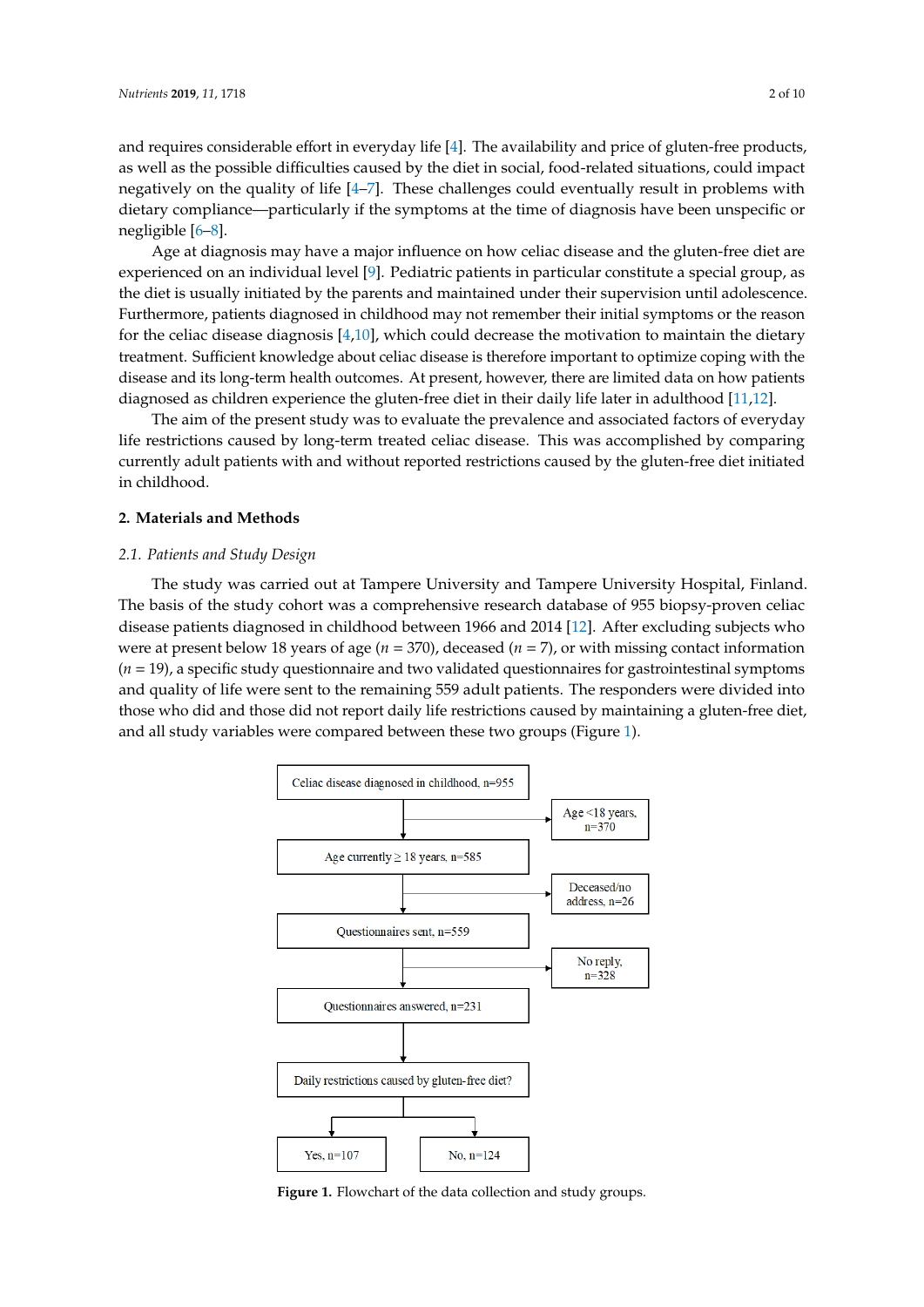#### *2.2. Diagnostic Features*

The demographic data and the baseline clinical presentation, including symptoms and other possible signs of untreated celiac disease such as abnormal growth and the presence of anemia, were collected from the patient records. Anemia and growth disturbances were defined as findings, not symptoms. The main clinical presentation was further classified as: (1) gastrointestinal symptoms, e.g., abdominal pain, diarrhea, vomiting, constipation, and bloating; (2) extra-intestinal manifestation, e.g., dermatitis herpetiformis, growth disturbances, anemia, arthralgia, and neurologic symptoms; and (3) detection by screening at-risk groups, such as relatives of celiac disease patients and those with an associated autoimmune disorder. The severity of the symptoms was graded as: (1) none; (2) mild, occasionally disturbing symptoms; (3) moderate, more frequent and/or distracting symptoms; and (4) severe, continuous symptoms seriously disturbing daily life. Poor growth was defined as an abnormal deviation from the expected height and/or growth rate, as described elsewhere, [\[13\]](#page-8-2) and anemia was defined as blood hemoglobin below the age- and sex-matched reference.

The severity of diagnostic histopathology was verified from the pathology reports. In our clinical routine, at least four duodenal biopsies are systemically taken upon esophagogastroduodenoscopy in each case of suspected celiac disease [\[14\]](#page-8-3). Mucosal damage is evaluated from representative and well-orientated mucosal specimens, and the lesion is further categorized as partial, subtotal, or total villous atrophy, which correspond approximately to Marsh-Oberhuber 3a–c [\[15\]](#page-8-4).

#### *2.3. Health and Treatment-Related Outcomes in Adulthood*

The adult celiac disease patients were sent three separate questionnaires. The specific study survey was designed to evaluate the long-term health and treatment outcomes, and two well-validated surveys were used to measure the self-perceived gastrointestinal symptoms and health-related quality of life.

The specific study questionnaire consisted of questions regarding the current socioeconomic status, presence of children, family history of celiac disease, and a variety of life-style factors such as smoking and regularity of physical exercise. Furthermore, patients were asked about their current health experiences, including possible daily life restrictions due to a gluten-free diet, health-related concerns, presence of possible celiac disease-related symptoms, adherence to and challenges in maintaining a gluten-free diet, and the implementation of a follow-up for celiac disease. In addition, patients were asked about the possible presence of celiac disease-associated and other chronic disorders, regular medication, and complications such as fractures, miscarriages, and malignancies. Daily life restrictions due to a gluten-free diet were defined as a need to refuse an intended activity due to celiac disease. Patients were also asked about the situations where the restrictions were encountered. Health concerns refer to the possible experience of worries because of one's state of health.

Self-experienced health was further classified as: (1) excellent or good; and (2) moderate or poor, and health concerns were classified as: (1) none; (2) minor; and (3) moderate or severe. The strictness of the dietary adherence was categorized as: (1) strict and (2) lapses more often than once a month. The implementation of the follow-up was classified as: (1) regular, denoting visits every 1–3 years; (2) occasional; and (3) no current follow-up.

The Gastrointestinal Symptom Rating Scale (GSRS) was used to evaluate current gastrointestinal symptoms [\[16\]](#page-8-5). The questionnaire comprises 15 questions divided into five sub-dimensions, including diarrhea, indigestion, constipation, abdominal pain, and reflux. These are scored with a seven-point Likert scale from no symptoms (1) to the most severe symptoms (7). The values for each subcategory are calculated as the mean of the related items, and the total score is calculated as the mean of all 15 items.

The Psychological General Well-Being (PGWB) questionnaire was used to assess the self-perceived quality of life [\[17\]](#page-8-6). The validated survey contains 22 items covering six subdomains: anxiety, depressive mood, positive well-being, self-control, general health, and vitality. Each question is scored with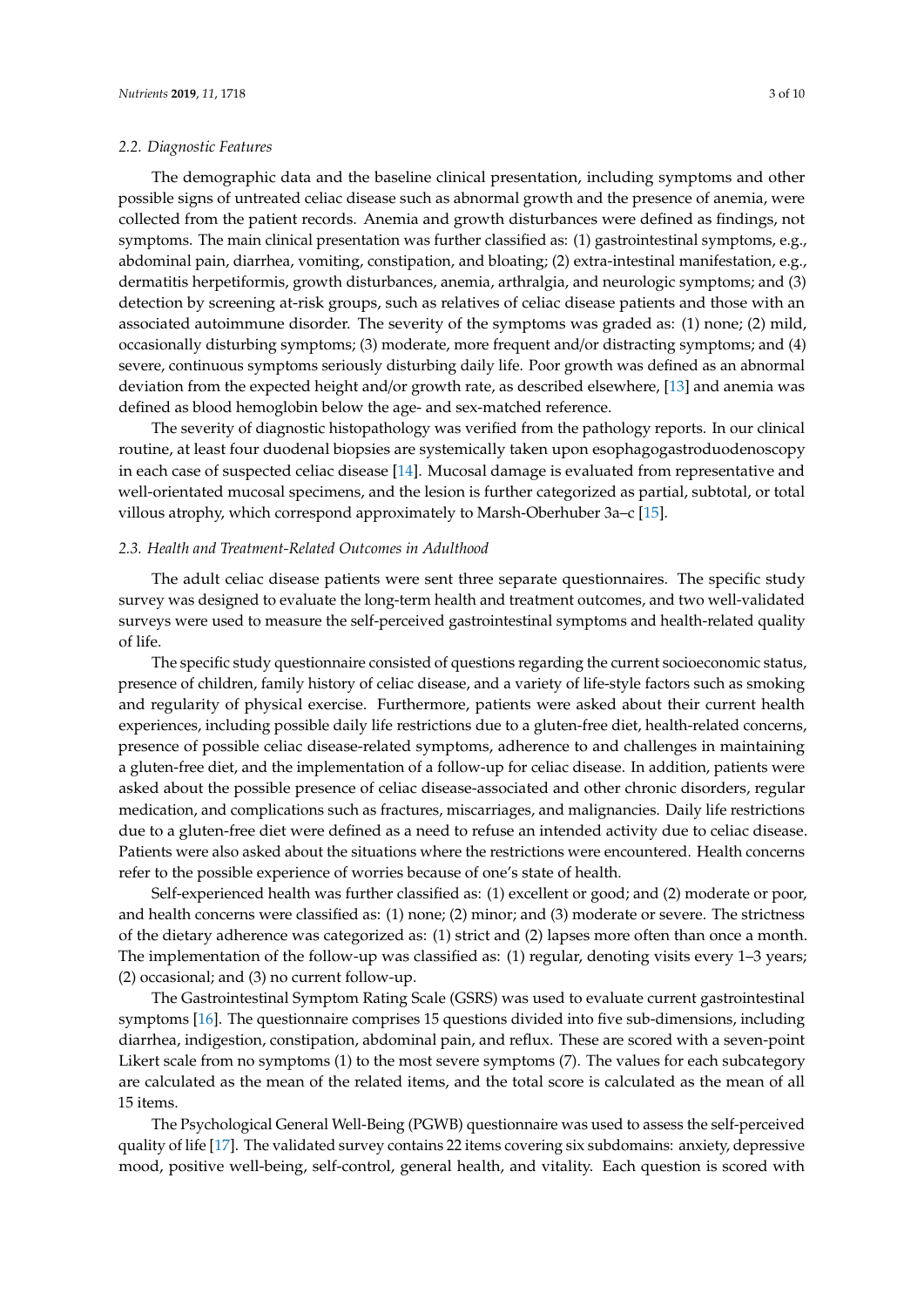a six-point Likert scale, with higher scores indicating a better quality of life. The total score ranges from 22 to 132 points, and the subdomain scores are calculated as the sums of selected questions.

#### *2.4. Ethical Aspects*

The study was conducted according to the Declaration of Helsinki. The Regional Ethics Committee of the Pirkanmaa Hospital District and the Department of Paediatrics, Tampere University Hospital, approved the data collection and questionnaire sending. Informed consent was obtained from all patients answering the questionnaires.

#### *2.5. Statistical Analysis*

The categorical data are presented as percentages and the quantitative data as medians with quartiles. Fisher's exact test or the chi-squared test were used in statistical comparisons of the categorical variables, and the Mann–Whitney *U* test was used in comparisons of the numeric variables. A *p*-value < 0.05 was considered significant. All analyses were performed with SPSS version 24 (IBM Corporation, Armonk, NY, USA). The data were available for at least 90% of the patients in each variable unless otherwise stated.

#### **3. Results**

In total, 231 (41%) of the 559 adult patients responded to the questionnaires. The responders were more often women (69% vs. 52%,  $p < 0.001$ ) and, based on medical records, they more often had a family history of celiac disease (56% vs. 44%, *p* = 0.029) and less coexisting type 1 diabetes (9% vs. 16%, *p* = 0.038). The responders and non-responders did not differ in age at diagnosis or year of diagnosis, main clinical presentation, severity of symptoms, degree of villous atrophy, or presence of poor growth and anemia.

A total of 107 (46%) of the 231 responders reported daily life restrictions caused by maintaining a gluten-free diet. These were most commonly encountered when eating at restaurants (72%), traveling abroad (38%), and visiting friends (30%). Subjects reporting restrictions more often had anemia than those without restrictions, but the groups were comparable in other disease features at childhood diagnosis (Table [1\)](#page-4-0) and also in the median age at diagnosis (9.7 (quartiles 4.2, 13.0) years vs. 9.7 (6.0, 13.3) years,  $p = 0.603$ ), and gender distribution (girls 67% vs. 72%,  $p = 0.460$ ). The presence of anemia at childhood diagnosis also predicted a less common use of prescription medication in adulthood (30% vs.  $46\%$ ,  $p = 0.028$ ), but was not associated with other follow-up characteristics such as the employment status, family history, lifestyle, ongoing symptoms, health experiences, dietary adherence, challenges with the diet or presence of follow-up.

Upon current evaluation, patients with and without restrictions were comparable in median age (26.4 (21.7, 35.9) years vs. 27.7 (22.1, 30.2) years, *p* = 0.325) and time from the diagnosis (17.6 (12.0, 29.6) years vs. 18.6 (13.2, 31.6) years, *p* = 0.452), as well as socioeconomic status, membership of the celiac society, presence of children, family history of celiac disease, frequency of physical exercise, smoking, and use of medication (Table [2\)](#page-4-1). In the detailed analysis, five patients reported a regular use of antidepressants, and none of the five reported restrictions caused by celiac disease.

Subjects with restrictions had more health concerns and overall symptoms, such as abdominal complaints, arthralgia, skin symptoms and tiredness. One adult patient reported anemia and loss of hair, but she did not suffer from anemia at diagnosis. Those with restrictions found maintaining the gluten-free diet more challenging, whereas the groups did not differ in self-experienced general health, dietary adherence, or implementation of the follow up (Table [3\)](#page-5-0). Health concerns, ongoing symptoms and challenges with the diet were not associated with gender or the presence of a regular follow-up.

Based on the validated questionnaires, the patients with restrictions showed significantly worse PGWB vitality scores, whereas there were no differences in other aspects of the current self-perceived quality of life or gastrointestinal symptoms as measured by GSRS (Table [4\)](#page-5-1). The prevalence of celiac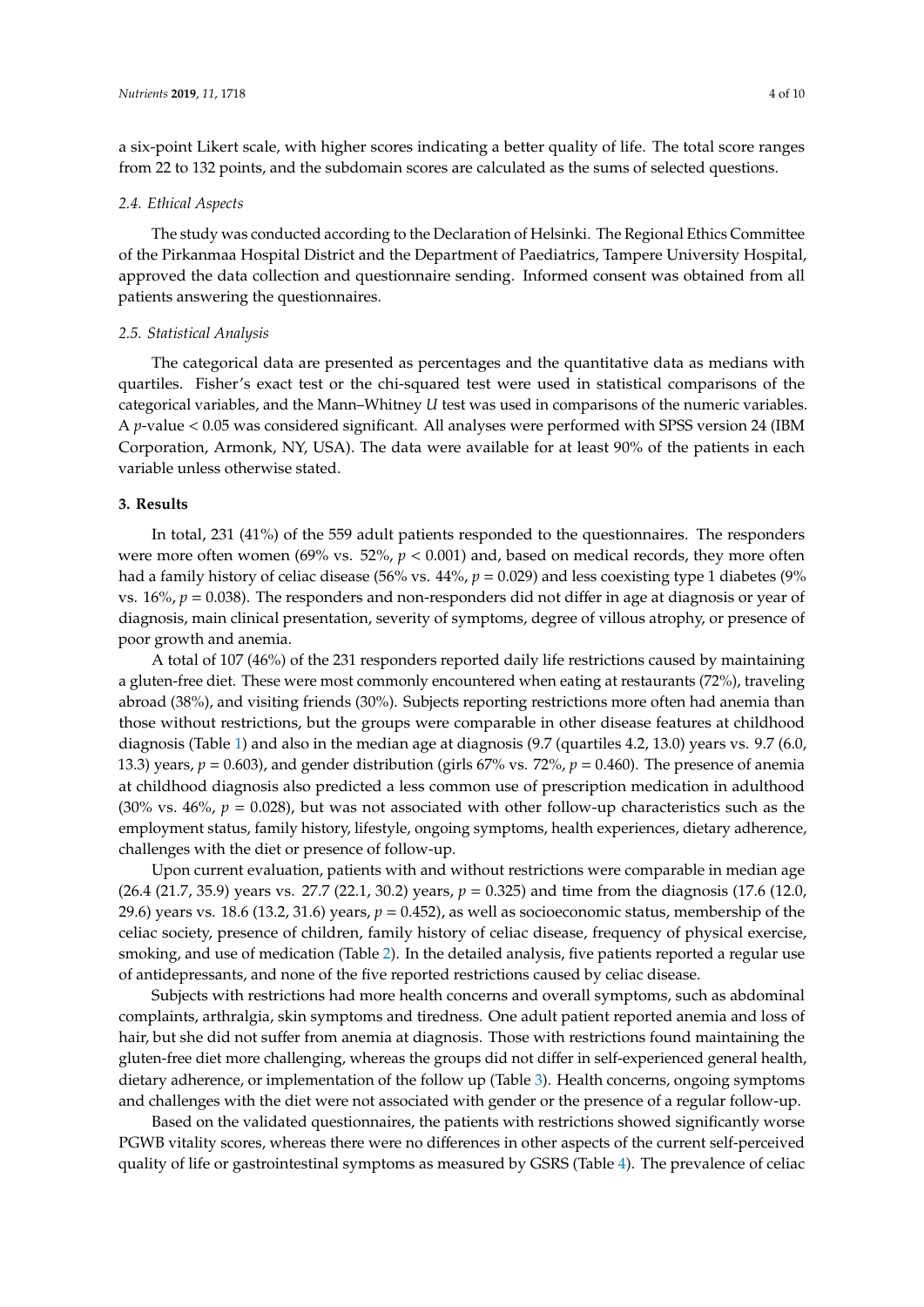disease-associated and other chronic comorbidities was similar for all diseases (45% vs. 47%, *p* = 0.771) and for each individual disease (Supplementary Table S1).

|                                   | <b>Restrictions due to GFD</b> |                 |                 |
|-----------------------------------|--------------------------------|-----------------|-----------------|
|                                   | Yes, $n = 107\%$               | No, $n = 124\%$ | <i>p</i> -Value |
| Anemia                            | 37                             | 22              | 0.014           |
| Poor growth                       | 35                             | 27              | 0.258           |
| Main clinical presentation        |                                |                 | 0.528           |
| Screen-detected <sup>1</sup>      | 20                             | 19              |                 |
| Extra-intestinal <sup>2</sup>     | 31                             | 25              |                 |
| Gastrointestinal                  | 50                             | 57              |                 |
| Severity of symptoms <sup>3</sup> |                                |                 | 0.149           |
| None $4$                          | 32                             | 27              |                 |
| Mild                              | 31                             | 45              |                 |
| Moderate                          | 26                             | 24              |                 |
| Severe                            | 11                             | 4               |                 |
| Severity of villous atrophy       |                                |                 | 0.653           |
| Partial                           | 34                             | 32              |                 |
| Subtotal                          | 36                             | 42              |                 |
| Total                             | 31                             | 26              |                 |
|                                   |                                |                 |                 |

<span id="page-4-0"></span>**Table 1.** Clinical characteristics of 231 children upon celiac disease diagnosis with and without later self-reported restrictions caused by a gluten-free diet (GFD) in adulthood.

<sup>1</sup> E.g., celiac disease in the family or presence of an associated autoimmune disorder; <sup>2</sup> E.g., dermatitis herpetiformis, arthralgia, dental enamel defects, and neurologic symptoms;  $^3$  Data available for 180 of the 231 patients;  $^4$  Includes asymptomatic children with clinical signs such as poor growth or anemia. Due to rounding, the percentages may not add up precisely to 100%.

<span id="page-4-1"></span>**Table 2.** Characteristics in 231 adults diagnosed with celiac disease in childhood with and without self-reported restrictions caused by a gluten-free diet (GFD).

|                                      | <b>Restrictions due to GFD</b> |                 |                 |
|--------------------------------------|--------------------------------|-----------------|-----------------|
|                                      | Yes, $n = 107\%$               | No, $n = 124\%$ | <i>v</i> -Value |
| Employed $1$                         | 77                             | 81              | 0.499           |
| Member of celiac society             | 54                             | 50              | 0.567           |
| One or more children                 | 45                             | 40              | 0.436           |
| Family history of celiac disease     | 56                             | 65              | 0.180           |
| Current or previous smoking          | 31                             | 33              | 0.822           |
| Prescription medication <sup>2</sup> | 38                             | 42              | 0.782           |
| Physical exercise                    |                                |                 | 0.292           |
| 4-7 times per week                   | 33                             | 34              |                 |
| 1-3 times per week                   | 53                             | 46              |                 |
| Less or no exercise                  | 13                             | 21              |                 |

<sup>1</sup> Full-time or part-time; Data available for 181 of the 231 patients;  $^2$  E.g., asthma medication, insulin, antidepressants, statins, and levothyroxine; contraceptives excluded. Due to rounding, the percentages may not add up precisely to 100%.

**Table 3.** Current experience of health and celiac disease in 231 adults diagnosed in childhood with and without self-reported restrictions caused by a gluten-free diet (GFD).

|                                                                                  | <b>Restrictions due to GFD</b> |                 |                  |
|----------------------------------------------------------------------------------|--------------------------------|-----------------|------------------|
|                                                                                  | Yes, $n = 107\%$               | No, $n = 124\%$ | <i>v</i> -Value  |
| Celiac disease-related symptoms <sup>1</sup><br>Maintaining the diet challenging | 32<br>34                       | 17<br>g         | 0.006<br>< 0.001 |
| Experience of current health<br>Excellent or good<br>Moderate or poor            | 82<br>18                       | 82<br>18        | 0.998            |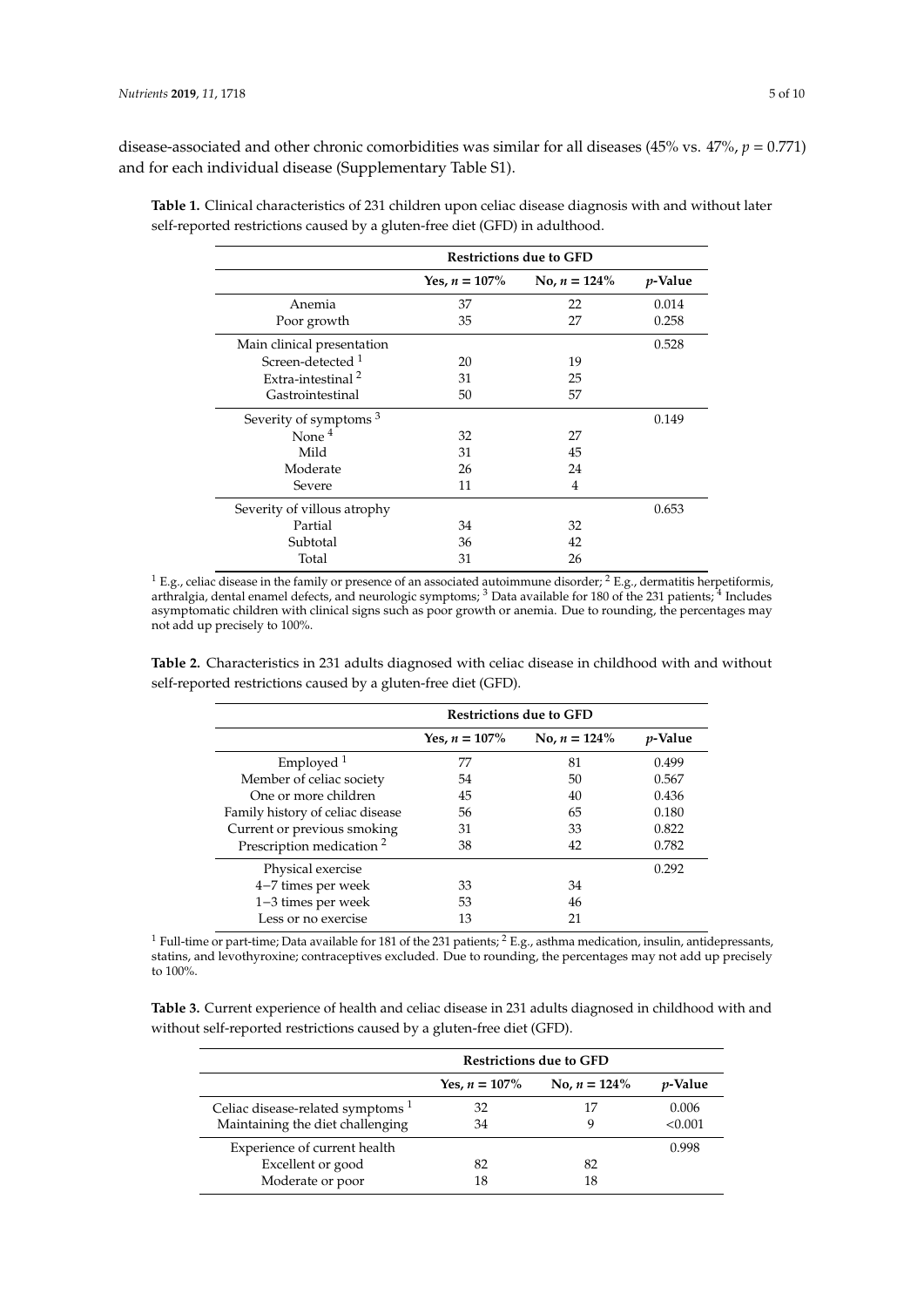<span id="page-5-0"></span>

|                               | <b>Restrictions due to GFD</b> |                 |                 |
|-------------------------------|--------------------------------|-----------------|-----------------|
|                               | Yes, $n = 107\%$               | No, $n = 124\%$ | <i>p</i> -Value |
| Concerns about health         |                                |                 | 0.050           |
| None                          | 32                             | 47              |                 |
| Minor                         | 46                             | 40              |                 |
| Moderate or severe            | 22                             | 13              |                 |
| Adherence to gluten-free diet |                                |                 | 0.760           |
| Strict diet                   | 93                             | 94              |                 |
| Regular lapses <sup>2</sup>   | 8                              | 7               |                 |
| Follow up of celiac disease   |                                |                 | 0.195           |
| Regular                       | 30                             | 21              |                 |
| Occasional <sup>3</sup>       | 40                             | 38              |                 |
| None                          | 31                             | 40              |                 |

**Table 3.** *Cont*.

 $^1$  Based on self-assessment;  $^2$  more than once a month;  $^3$  less than every three years. Due to rounding, the percentages may not add up precisely to 100%.

<span id="page-5-1"></span>**Table 4.** Current quality of life and gastrointestinal symptoms of 231 adults diagnosed with celiac disease in childhood with and without daily life restrictions caused by a gluten-free diet (GFD).

|                                                    | <b>Restrictions due to GFD</b>        |                                      |                 |
|----------------------------------------------------|---------------------------------------|--------------------------------------|-----------------|
|                                                    | Yes, $n = 107$<br>Median $(Q_1, Q_3)$ | No, $n = 124$<br>Median $(Q_1, Q_3)$ | <i>p</i> -Value |
| Psychological General Well-Being <sup>1</sup>      |                                       |                                      |                 |
| Total score                                        | 103 (90, 112)                         | 107 (96, 114)                        | 0.188           |
| Vitality                                           | 17(15, 19)                            | 18(15, 20)                           | 0.031           |
| Anxiety                                            | 23(19, 26)                            | 24 (20, 26)                          | 0.162           |
| Depressive mood                                    | 17(15, 18)                            | 17(15, 18)                           | 0.206           |
| Positive well-being                                | 16(14, 17)                            | 16(14, 17)                           | 0.418           |
| Self-control                                       | 16(14, 17)                            | 16(14, 17)                           | 0.134           |
| General health                                     | 14(11, 16)                            | 14 (12, 17)                          | 0.354           |
| Gastrointestinal Symptom Rating Scale <sup>2</sup> |                                       |                                      |                 |
| Total score                                        | 1.9(1.5, 2.5)                         | 1.9(1.5, 2.3)                        | 0.166           |
| Diarrhea                                           | 1.3(1.0, 2.0)                         | 1.3(1.0, 2.0)                        | 0.084           |
| Indigestion                                        | 2.5(1.8, 3.3)                         | 2.3(1.8, 3.0)                        | 0.237           |
| Constipation                                       | 1.3(1.0, 2.0)                         | 1.3(1.0, 2.0)                        | 0.694           |
| Abdominal pain                                     | 2.0(1.3, 2.7)                         | 1.7(1.3, 2.3)                        | 0.192           |
| Reflux                                             | 1.0(1.0, 2.0)                         | 1.0(1.0, 2.0)                        | 0.167           |

Higher scores denote either <sup>1</sup> a better self-perceived quality of life or <sup>2</sup> more severe gastrointestinal symptoms.  $Q_1$ , Q3: lower and upper quartiles.

#### **4. Discussion**

We found that almost half of the celiac disease patients diagnosed as children reported everyday life restrictions due to a gluten-free diet in adulthood. The restrictive nature of celiac disease, particularly its dietary treatment, has also been recognized in a few earlier studies [\[18](#page-8-7)[–20\]](#page-8-8), but hitherto long-term data have been very scarce [\[21\]](#page-8-9). We consider it important to conduct studies focusing on adults diagnosed in childhood as a separate group, as the age at diagnosis may affect the experiences of celiac disease and the gluten-free diet substantially [\[9,](#page-7-7)[22,](#page-8-10)[23\]](#page-8-11).

The daily life restrictions were associated with health concerns and a decreased experience of vitality. Accordingly, it has been observed that various restrictions in the social life and the psychological effects of dietary challenges may decrease the quality of life [\[20,](#page-8-8)[24](#page-8-12)[,25\]](#page-8-13). Although appropriately treated celiac disease patients in general have a good health status compared to patients of many other chronic diseases, the burden of a strict gluten-free diet can be considerable. For example, Shah and colleagues [\[26\]](#page-8-14) reported that celiac disease patients find that their disease and its dietary treatment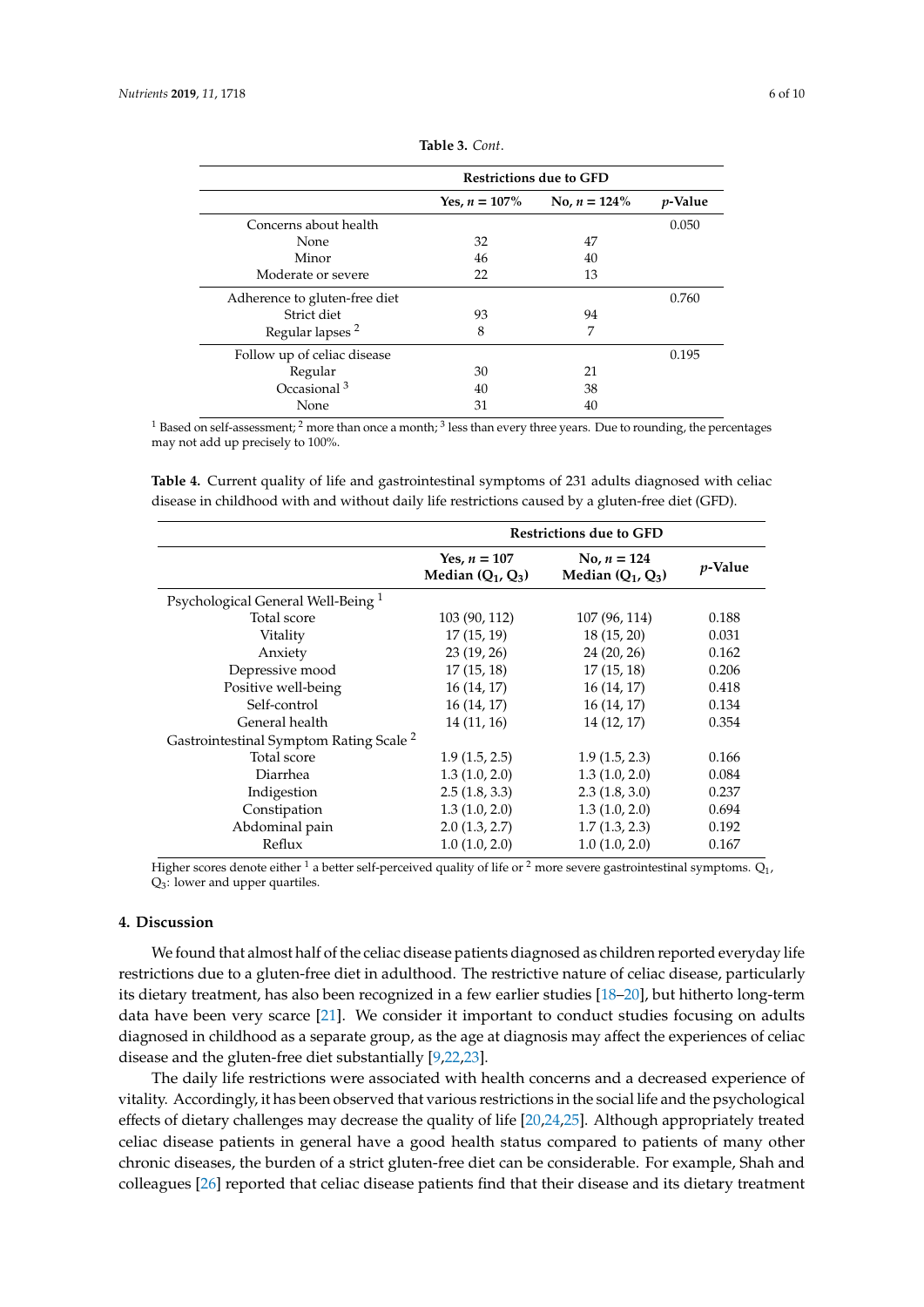cause even more restrictions than dialysis for end-stage renal disease. It is also important to realize that, for currently somewhat unclear reasons, many celiac disease patients suffer from persistent symptoms even when following a strict gluten-free diet [\[27,](#page-8-15)[28\]](#page-8-16), and these symptoms may again affect their well-being negatively [\[29\]](#page-8-17). Correspondingly, we observed persistent symptoms more often among adult patients who experience restrictions. Symptoms can continuously remind the patient about the existence of celiac disease [\[27](#page-8-15)[,29\]](#page-8-17) and cause excessive monitoring of the diet due to the fear of an inadvertent gluten intake, further restricting daily life [\[30\]](#page-9-0).

The patients reported that a gluten-free diet causes restrictions particularly when eating at restaurants, traveling, or visiting friends. Those reporting restrictions also found it harder to maintain the diet, despite their generally good adherence. Difficulties in food-related social situations when eating outside the home have been reported by celiac disease patients previously [\[18](#page-8-7)[,19](#page-8-18)[,22,](#page-8-10)[23,](#page-8-11)[31–](#page-9-1)[33\]](#page-9-2). Challenges with the gluten-free diet may lead to the avoidance of situations that are considered difficult or, in the worst case, regular dietary lapses. Although it would seem logical that a less strict diet would at least make everyday life easier, difficulties in adherence have also been shown to be associated with a poorer quality of life [\[22](#page-8-10)[,33\]](#page-9-2). Insufficient knowledge about the gluten-free diet could explain the avoidance of food-related situations and the feeling that the diet is unnecessarily difficult. Another explanation for these could be difficulties in the financial situation as gluten-free products are often more expensive than their gluten-containing counterparts [\[4\]](#page-7-3). However, the availability and selection of gluten-free products is in general good in Finland. These issues should be further discussed, and the patients should be educated both at diagnosis and later during follow-up visits.

On the other hand, only one-fourth of the celiac disease patients reported a regular long-term follow-up in adulthood, and this was not associated with the experience of restrictions. This is interesting, since one of the main reasons for recommending the routine follow-up of celiac disease is to support coping with the demanding diet [\[34](#page-9-3)[,35\]](#page-9-4). The effectiveness of a systematic follow-up in facilitating the everyday monitoring of one's own diet has been demonstrated previously in patients with type 1 diabetes [\[36\]](#page-9-5). Similarly, different social coping strategies and problem-solving skills, which could be taught during the follow-up, are thought to improve the everyday management of celiac disease [\[8,](#page-7-6)[31\]](#page-9-1). The fact that here the presence or lack of a follow-up did not affect the experience of restrictions suggests the need for a more personalized approach, with a special emphasis on those with the highest risk for future problems.

Of the plausible factors predicting the later experience of restrictions, only the presence of anemia at diagnosis was found to have a significant association. Anemia has been associated with more severe celiac disease [\[37](#page-9-6)[,38\]](#page-9-7), but more studies are needed to decipher whether the observation has any clinical significance. There has been a concern that asymptomatic screening-detected patients in particular would consider the gluten-free diet burdensome, as it often has no apparent clinical benefits [\[4](#page-7-3)[,7\]](#page-7-4), but our findings do not support this hypothesis. However, we must remember that pediatric patients do not necessarily recall their clinical presentation in adulthood. Overall, it seems difficult to predict at diagnosis who will later experience restrictions and therefore needs particular surveillance. Adolescents in particular often consider themselves as outsiders and a "burden on others" because of their different diet [\[8\]](#page-7-6). The transition from pediatric to adult care might therefore be a good opportunity to identify those who could develop future challenges and benefit from intensified encouragement and peer support [\[39\]](#page-9-8).

The major strength of the present study is the comprehensive long-term health data from adult celiac disease patients diagnosed in childhood. Furthermore, all relevant diagnostic data were verified from systemically maintained patient records, and the use of validated questionnaires for the quality of life and gastrointestinal symptoms increases the generalizability of the results [\[17](#page-8-6)[,27](#page-8-15)[,40](#page-9-9)[–42\]](#page-9-10). The rather moderate response rate is a limitation, which may predispose to selection bias, likely toward results that are too positive [\[43\]](#page-9-11). However, this risk was reduced by the similarity of the responders and non-responders in the medical record data. Furthermore, we were able to also invite those patients to the study who do not make regular visits to health care. The fact that most of the current characteristics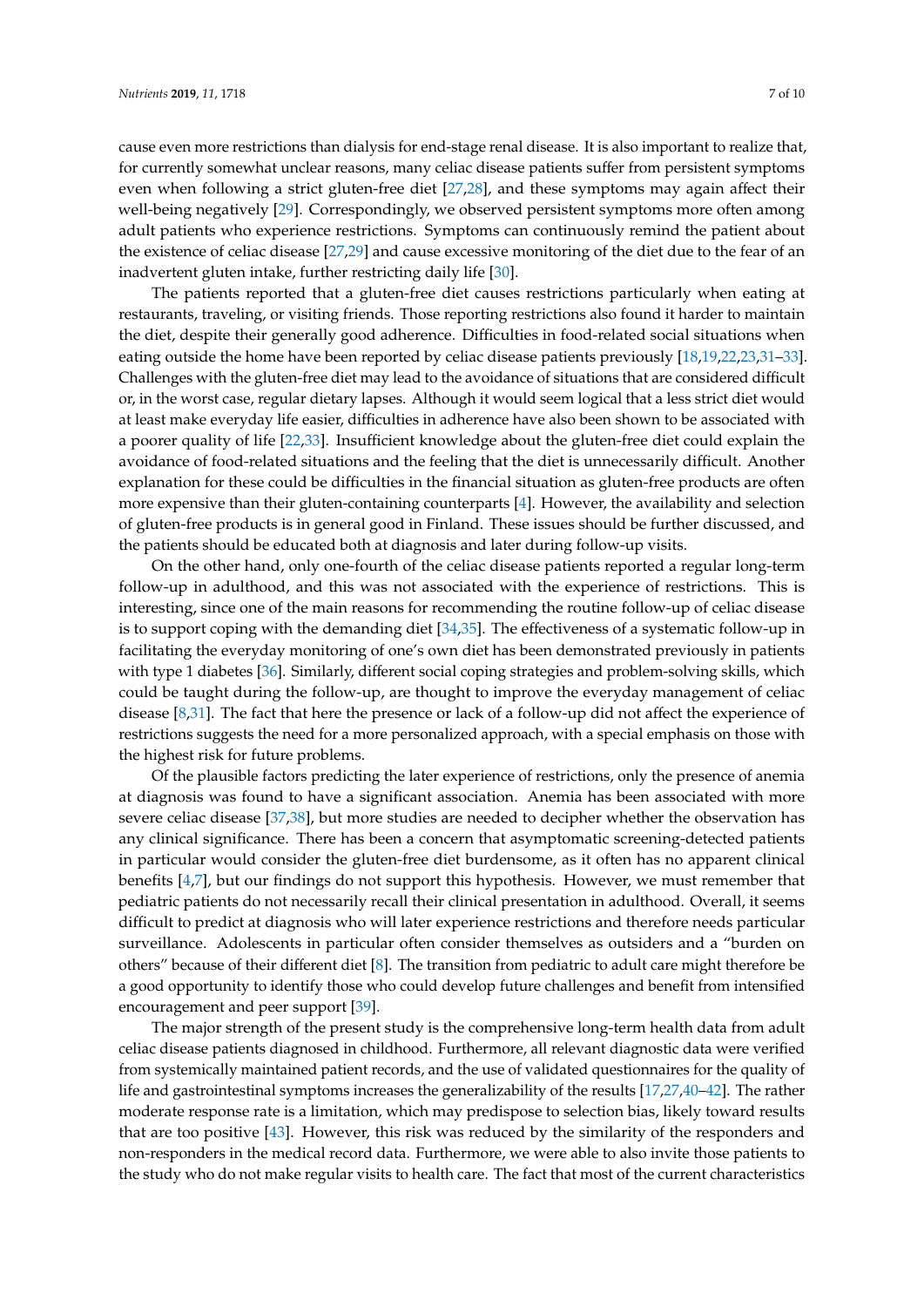were self-reported has both advantages and disadvantages. For example, the patients' own assessment may provide a more realistic picture of their quality of life compared to the physician's evaluation [\[44\]](#page-9-12), but, on the other hand, the reporting of comorbidities might be less reliable.

## **5. Conclusions**

We found everyday life restrictions caused by a gluten-free diet to be common in adult celiac disease patients diagnosed in childhood. These restrictions were associated with challenges in maintaining the dietary treatment, persistent symptoms, and concerns about health. We therefore consider it important to discuss these issues during the follow-up to help dispel unnecessary worries, even when the dietary treatment seems to be successful.

**Supplementary Materials:** The following are available online at http://[www.mdpi.com](http://www.mdpi.com/2072-6643/11/8/1718/s1)/2072-6643/11/8/1718/s1, Supplementary Table S1: Presence of co-morbidities in 231 currently adult patients diagnosed with celiac disease in childhood with and without daily life restrictions caused by a gluten-free diet (GFD).

**Author Contributions:** Conceptualization, H.L., L.K., M.-L.L., H.H., K.K. (Katri Kaukinen) and K.K. (Kalle Kurppa); methodology, H.L., L.K., M.-L.L., H.H., K.K. (Katri Kaukinen) and K.K. (Kalle Kurppa); validation, H.L. and L.K.; formal analysis, H.L., L.K. and H.H.; investigation, H.L., L.K., M.-L.L., H.H., K.K. (Katri Kaukinen) and K.K. (Kalle Kurppa); data curation, H.L. and L.K.; writing—original draft preparation, H.L. and L.K.; writing—review and editing, M.-L.L., H.H., K.K. (Katri Kaukinen) and K.K. (Kalle Kurppa); visualization, H.L., L.K. and K.K. (Kalle Kurppa); supervision, L.K. and K.K. (Kalle Kurppa); project administration, K.K. (Kalle Kurppa); funding acquisition, L.K. and K.K. (Kalle Kurppa).

**Funding:** This study was supported by the Foundation for Pediatric Research, the Competitive State Research Financing of the Expert Area of Tampere University Hospital, the Maire Rossi Foundation, the Maud Kuistila Foundation, the Mary and Georg Ehrnrooth Foundation, the Paolo Foundation, and the Emil Aaltonen Foundation.

**Conflicts of Interest:** The authors declare no conflict of interest.

### **References**

- <span id="page-7-0"></span>1. Singh, P.; Arora, A.; Strand, T.A.; Leffler, D.A.; Catassi, C.; Green, P.H.; Kelly, C.P.; Ahuja, V.; Makharia, G.K. Global prevalence of celiac disease: Systematic review and meta-analysis. *Clin. Gastroenterol. Hepatol.* **2018**, *16*, 823–836.e2. [\[CrossRef\]](http://dx.doi.org/10.1016/j.cgh.2017.06.037) [\[PubMed\]](http://www.ncbi.nlm.nih.gov/pubmed/29551598)
- <span id="page-7-1"></span>2. White, L.E.; Merrick, V.M.; Bannerman, E.; Russell, R.K.; Basude, D.; Henderson, P.; Wilson, D.C.; Gillett, P.M. The rising incidence of celiac disease in Scotland. *Pediatrics* **2013**, *132*, e924–e931. [\[CrossRef\]](http://dx.doi.org/10.1542/peds.2013-0932) [\[PubMed\]](http://www.ncbi.nlm.nih.gov/pubmed/24019416)
- <span id="page-7-2"></span>3. Kivelä, L.; Kaukinen, K.; Lähdeaho, M.-L.; Huhtala, H.; Ashorn, M.; Ruuska, T.; Hiltunen, P.; Visakorpi, J.; Mäki, M.; Kurppa, K. Presentation of celiac disease in Finnish children is no longer changing: A 50-year perspective. *J. Pediatr.* **2015**, *167*, 1109–1115.e1. [\[CrossRef\]](http://dx.doi.org/10.1016/j.jpeds.2015.07.057) [\[PubMed\]](http://www.ncbi.nlm.nih.gov/pubmed/26316370)
- <span id="page-7-3"></span>4. See, J.A.; Kaukinen, K.; Makharia, G.K.; Gibson, P.R.; Murray, J.A. Practical insights into gluten-free diets. *Nat. Rev. Gastroenterol Hepatol.* **2015**, *12*, 580–591. [\[CrossRef\]](http://dx.doi.org/10.1038/nrgastro.2015.156) [\[PubMed\]](http://www.ncbi.nlm.nih.gov/pubmed/26392070)
- 5. Ciacci, C.; Ciclitira, P.; Hadjivassiliou, M.; Kaukinen, K.; Ludvigsson, J.F.; McGough, N.; Sanders, D.S.; Woodward, J.; Leonard, J.N.; Swift, G.L. The gluten-free diet and its current application in coeliac disease and dermatitis herpetiformis. *United Eur. Gastroenterol. J.* **2015**, *3*, 121–135. [\[CrossRef\]](http://dx.doi.org/10.1177/2050640614559263) [\[PubMed\]](http://www.ncbi.nlm.nih.gov/pubmed/25922672)
- <span id="page-7-5"></span>6. White, L.E.; Bannerman, E.; Gillett, P.M. Coeliac disease and the gluten-free diet: A review of the burdens; factors associated with adherence and impact on health-related quality of life, with specific focus on adolescence. *J. Hum. Nutr. Diet* **2016**, *29*, 593–606. [\[CrossRef\]](http://dx.doi.org/10.1111/jhn.12375) [\[PubMed\]](http://www.ncbi.nlm.nih.gov/pubmed/27214084)
- <span id="page-7-4"></span>7. Whitaker, J.K.H.; West, J.; Holmes, G.K.T.; Logan, R.F.A. Patient perceptions of the burden of coeliac disease and its treatment in the UK. *Aliment. Pharmacol. Ther.* **2009**, *29*, 1131–1136. [\[CrossRef\]](http://dx.doi.org/10.1111/j.1365-2036.2009.03983.x)
- <span id="page-7-6"></span>8. Rosén, A.; Ivarsson, A.; Nordyke, K.; Karlsson, E.; Carlsson, A.; Danielsson, L.; Högberg, L.; Emmelin, M. Balancing health benefits and social sacrifices: A qualitative study of how screening-detected celiac disease impacts adolescents' quality of life. *BMC Pediatr.* **2011**, *11*, 32.
- <span id="page-7-7"></span>9. Barrio, J.; Cilleruelo, M.L.; Román, E.; Fernández, C. Health-related quality of life in Spanish coeliac children using the generic KIDSCREEN-52 questionnaire. *Eur. J. Pediatr.* **2018**, *177*, 1515–1522. [\[CrossRef\]](http://dx.doi.org/10.1007/s00431-018-3204-0)
- <span id="page-7-8"></span>10. Ludvigsson, J.F.; Agreus, L.; Ciacci, C.; Crowe, S.E.; Geller, M.G.; Green, P.H.; Hill, I.; Hungin, A.P.; Koletzko, S.; Koltai, T.; et al. Transition from childhood to adulthood in coeliac disease: The Prague consensus report. *Gut* **2016**, *65*, 1242–1251. [\[CrossRef\]](http://dx.doi.org/10.1136/gutjnl-2016-311574)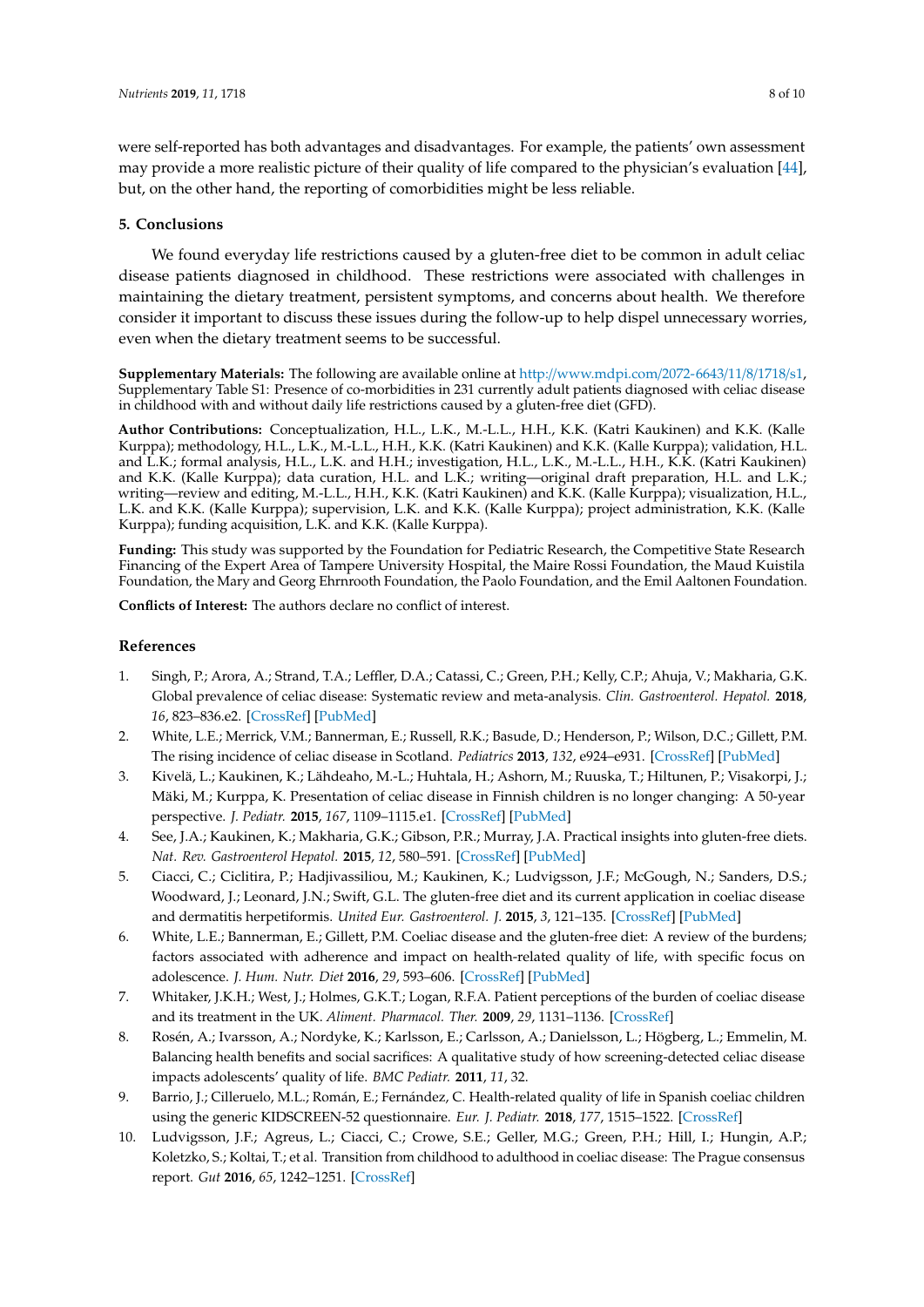- <span id="page-8-0"></span>11. O'Leary, C.; Wieneke, P.; Healy, M.; Cronin, C.; O'Regan, P.; Shanahan, F. Celiac disease and the transition from childhood to adulthood: A 28-year follow-up. *Am. J. Gastroenterol.* **2004**, *99*, 2437–2441. [\[CrossRef\]](http://dx.doi.org/10.1111/j.1572-0241.2004.40182.x) [\[PubMed\]](http://www.ncbi.nlm.nih.gov/pubmed/15571593)
- <span id="page-8-1"></span>12. Kivelä, L.; Popp, A.; Arvola, T.; Huhtala, H.; Kaukinen, K.; Kurppa, K. Long-term health and treatment outcomes in adult coeliac disease patients diagnosed by screening in childhood. *United Eur. Gastroenterol. J.* **2018**, *6*, 1022–1031. [\[CrossRef\]](http://dx.doi.org/10.1177/2050640618778386) [\[PubMed\]](http://www.ncbi.nlm.nih.gov/pubmed/30228890)
- <span id="page-8-2"></span>13. Nurminen, S.; Kivelä, L.; Taavela, J.; Huhtala, H.; Mäki, M.; Kaukinen, K.; Kurppa, K. Factors associated with growth disturbance at celiac disease diagnosis in children: A retrospective cohort study. *BMC Gastroenterol.* **2015**, *15*, 125. [\[CrossRef\]](http://dx.doi.org/10.1186/s12876-015-0357-4) [\[PubMed\]](http://www.ncbi.nlm.nih.gov/pubmed/26438321)
- <span id="page-8-3"></span>14. Taavela, J.; Koskinen, O.; Huhtala, H.; Lähdeaho, M.-L.; Popp, A.; Laurila, K.; Collin, P.; Kaukinen, K.; Kurppa, K.; Mäki, M. Validation of morphometric analyses of small-intestinal biopsy readouts in celiac disease. *PLoS ONE* **2013**, *8*, e76163. [\[CrossRef\]](http://dx.doi.org/10.1371/journal.pone.0076163) [\[PubMed\]](http://www.ncbi.nlm.nih.gov/pubmed/24146832)
- <span id="page-8-4"></span>15. Dickson, B.C.; Streutker, C.J.; Chetty, R. Coeliac disease: An update for pathologists. *J. Clin. Pathol.* **2006**, *59*, 1008–1016. [\[CrossRef\]](http://dx.doi.org/10.1136/jcp.2005.035345) [\[PubMed\]](http://www.ncbi.nlm.nih.gov/pubmed/17021129)
- <span id="page-8-5"></span>16. Svedlund, J.; Sjödin, I.; Dotevall, G. GSRS—A clinical rating scale for gastrointestinal symptoms in patients with irritable bowel syndrome and peptic ulcer disease. *Dig. Dis. Sci.* **1988**, *33*, 129–134. [\[CrossRef\]](http://dx.doi.org/10.1007/BF01535722)
- <span id="page-8-6"></span>17. Dimenäs, E.; Carlsson, G.; Glise, H.; Israelsson, B.; Wiklund, I. Relevance of norm values as part of the documentation of quality of life instruments for use in upper gastrointestinal disease. *Scand. J. Gastroenterol. Suppl.* **1996**, *221*, 8–13. [\[CrossRef\]](http://dx.doi.org/10.3109/00365529609095544)
- <span id="page-8-7"></span>18. Rashid, M.; Cranney, A.; Zarkadas, M.; Graham, I.D.; Switzer, C.; Case, S.; Molloy, M.; Warren, R.E.; Burrows, V.; Butzner, J.D. Celiac disease: Evaluation of the diagnosis and dietary compliance in Canadian children. *Pediatrics* **2005**, *116*, e754–e759. [\[CrossRef\]](http://dx.doi.org/10.1542/peds.2005-0904)
- <span id="page-8-18"></span>19. MacCulloch, K.; Rashid, M. Factors affecting adherence to a gluten-free diet in children with celiac disease. *Paediatr. Child. Health* **2014**, *19*, 305–309. [\[CrossRef\]](http://dx.doi.org/10.1093/pch/19.6.305)
- <span id="page-8-8"></span>20. Errichiello, S.; Esposito, O.; Di Mase, R.; Camarca, M.E.; Natale, C.; Limongelli, M.G.; Marano, C.; Coruzzo, A.; Lombardo, M.; Strisciuglio, P.; et al. Celiac disease: Predictors of compliance with a gluten-free diet in adolescents and young adults. *J. Pediatr. Gastroenterol. Nutr.* **2010**, *50*, 54–60. [\[CrossRef\]](http://dx.doi.org/10.1097/MPG.0b013e31819de82a)
- <span id="page-8-9"></span>21. Van Koppen, E.J.; Schweizer, J.J.; Csizmadia, C.G.; Krom, Y.; Hylkema, H.B.; van Geel, A.M.; Koopman, H.M.; Verloove-Vanhorick, S.P.; Mearin, M.L. Long-term health and quality-of-life consequences of mass screening for childhood celiac disease: A 10-year follow-up study. *Pediatrics* **2009**, *123*, e582–e588. [\[CrossRef\]](http://dx.doi.org/10.1542/peds.2008-2221) [\[PubMed\]](http://www.ncbi.nlm.nih.gov/pubmed/19336349)
- <span id="page-8-10"></span>22. Lee, A.R.; Ng, D.L.; Diamond, B.; Ciaccio, E.J.; Green, P.H.R. Living with coeliac disease: Survey results from the USA. *J. Hum. Nutr. Diet* **2012**, *25*, 233–238. [\[CrossRef\]](http://dx.doi.org/10.1111/j.1365-277X.2012.01236.x) [\[PubMed\]](http://www.ncbi.nlm.nih.gov/pubmed/22364496)
- <span id="page-8-11"></span>23. Sverker, A.; Hensing, G.; Hallert, C. "Controlled by food"—Lived experiences of coeliac disease. *J. Hum. Nutr. Diet* **2005**, *18*, 171–180. [\[CrossRef\]](http://dx.doi.org/10.1111/j.1365-277X.2005.00591.x) [\[PubMed\]](http://www.ncbi.nlm.nih.gov/pubmed/15882379)
- <span id="page-8-12"></span>24. Black, J.L.; Orfila, C. Impact of coeliac disease on dietary habits and quality of life. *J. Hum. Nutr. Diet* **2011**, *24*, 582–587. [\[CrossRef\]](http://dx.doi.org/10.1111/j.1365-277X.2011.01170.x) [\[PubMed\]](http://www.ncbi.nlm.nih.gov/pubmed/21615555)
- <span id="page-8-13"></span>25. Martinez-Martinez, M.I.; Alegre-Martinez, A.; Garcia-Ibanez, J.; Cauli, O. Quality of life in people with coeliac disease: Psychological and social-economic aspects. *Endocr. Metab. Immune Disord—Drug Targets* **2019**, *19*, 116–120. [\[CrossRef\]](http://dx.doi.org/10.2174/1871530318666180723100003)
- <span id="page-8-14"></span>26. Shah, S.; Akbari, M.; Vanga, R.; Kelly, C.P.; Hansen, J.; Theethira, T.; Tariq, S.; Dennis, M.; Leffler, D.A. Patient perception of treatment burden is high in celiac disease compared with other common conditions. *Am. J. Gastroenterol.* **2014**, *109*, 1304–1311. [\[CrossRef\]](http://dx.doi.org/10.1038/ajg.2014.29)
- <span id="page-8-15"></span>27. Paarlahti, P.; Kurppa, K.; Ukkola, A.; Collin, P.; Huhtala, H.; Mäki, M.; Kaukinen, K. Predictors of persistent symptoms and reduced quality of life in treated coeliac disease patients: A large cross-sectional study. *BMC Gastroenterol.* **2013**, *13*, 75. [\[CrossRef\]](http://dx.doi.org/10.1186/1471-230X-13-75)
- <span id="page-8-16"></span>28. Laurikka, P.; Lindfors, K.; Oittinen, M.; Huhtala, H.; Salmi, T.; Lähdeaho, M.-L.; Ilus, T.; Mäki, M.; Kaukinen, K.; Kurppa, K. Dietary factors and mucosal immune response in celiac disease patients having persistent symptoms despite a gluten-free diet. *J. Clin. Gastroenterol.* **2019**, *53*, 507–513. [\[CrossRef\]](http://dx.doi.org/10.1097/MCG.0000000000001013)
- <span id="page-8-17"></span>29. Leffler, D.A.; Acaster, S.; Gallop, K.; Dennis, M.; Kelly, C.P.; Adelman, D.C. A novel patient-derived conceptual model of the impact of celiac disease in adults: Implications for patient-reported outcome and health-related quality-of-life instrument development. *Value Heal.* **2017**, *20*, 637–643. [\[CrossRef\]](http://dx.doi.org/10.1016/j.jval.2016.12.016)